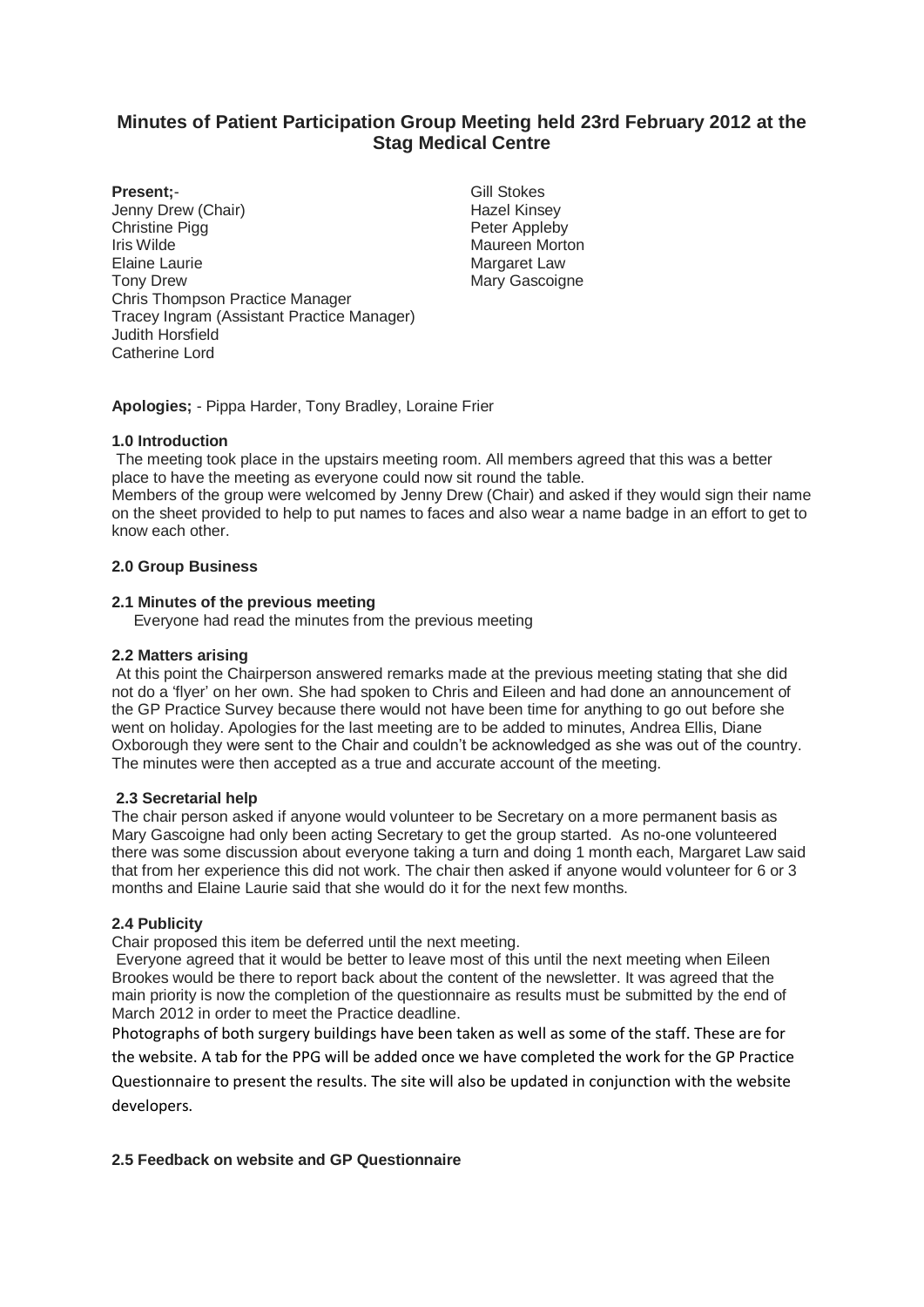The questionnaire completed on the website has been poor with only 25 responses. A discussion took place on how to get more people to look at and complete the questionnaire. A suggestion was made that the Doctors give them out to patients as they see them in surgery but Chris said that he didn't think that the Doctors had the time to do this or would probably forget.

The receptionists are already trying to push the questionnaire as patients arrive but as people now sign themselves in on the touch screen they do not see many patients.

It was suggested that a small table with questionnaires on was put by the touch screen so that they were more noticeable.

Bigger notices giving information about the questionnaire had been put on the notice board. There was a suggestion that questionnaires could even be put on the chairs in the waiting room. This was to be discussed in the next agenda item

The collection of e-mail addresses of as many patients as possible had been started and these could be collected with the completed questionnaires.

There was a discussion about whether the content of the questionnaire made it quite difficult to complete as there was only a choice for most questions of either poor or good with no in between choice. The Chairperson explained the reason for this was to try to stop people sitting on the fence and give a definite answer.

#### **2.6 Request for help to man the desks at both surgeries to raise the profile of the PPG and to encourage GP Assessment Questionnaire completion**

The Chair proposed the idea of members from the group to sit for a few hours at each surgery, morning, afternoon and evening. This would cover the allotted hours of both surgeries and it would be helpful to explain a little about the group and promote the questionnaire to get more people to complete it. It would also be useful to collect more e-mail addresses at the same time. It was suggested that the group do not help patients complete them, unless they genuinely ask for help as they may not complete it honestly under those circumstances. A timetable covering allotted sessions at both surgeries was distributed and members filled in when they could attend to promote the GP Questionnaire at each surgery. Jenny and Tony Drew would ensure there would be adequate supplies of the questionnaire at each surgery and would collect completed ones for each surgery. They agreed to enter them onto the website. A deadline date of the  $20<sup>th</sup>$  March 2012 was set for them all to be entered on the website in readiness for collation of results by the end of that month.

#### **3.0 Communication**

The Chairperson suggested that half an hour is taken from the next meeting to discuss communication but would cover some issues now. The need for phone calls to people without email to keep everyone up to date with the news, has become apparent but it was decided that sharing phone numbers throughout the group was not a good idea. The Chairperson said that she gave her number out to see if this is helpful; the number is 01709 325276. It was felt that communication is satisfactory at the moment and so no further sessions would be scheduled at this time.

#### **4.0 News from the Practice**

Chris informed the group that Dr Scriven who is a registrar will be working with Dr Qureshi for a period of six months as a GP trainee. More Doctors are being recruited for sessions as there is currently a shortage of doctors. The District Nurses and the Practice will be piloting new schemes on 100 patients by looking at care plans which may help to reduce hospital admissions.

There will be new TV screens in both surgeries showing health information continuously. This was sponsored by local companies after a rep came to the surgery and offered this service free of charge to the Practice.

The appointment system has been changed very slightly. There are now more pre-bookable appointments for patients although the triage system will still be in operation. Receptionists will try to book patients in with the same Doctor if they have an ongoing illness.

The PCT have audited the paperwork at the surgery looking at Health and Safety issues and Fire risks and these were all in order and had achieved the 'Gold Standard.'

#### **5.00 Any other business**

Iris Wilde told the group that she had a friend who does art work at Rotherham Art Group so she may be able to help out with new larger posters for the surgery to display local art work.